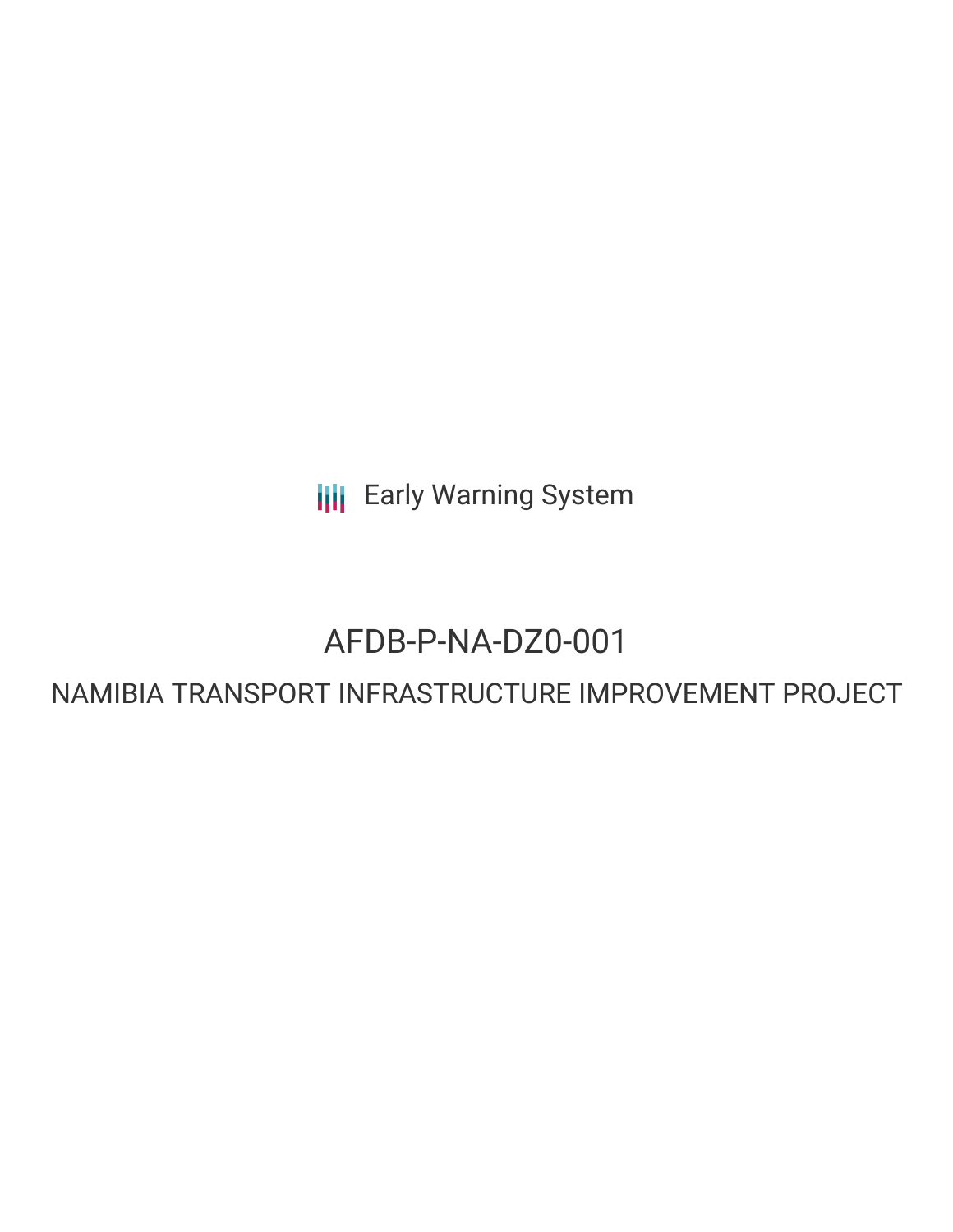

## **Quick Facts**

| <b>Countries</b>              | Namibia                         |
|-------------------------------|---------------------------------|
| <b>Financial Institutions</b> | African Development Bank (AFDB) |
| <b>Status</b>                 | Approved                        |
| <b>Bank Risk Rating</b>       |                                 |
| <b>Voting Date</b>            | 2017-12-13                      |
| <b>Borrower</b>               | Government of Namibia           |
| <b>Sectors</b>                | Transport                       |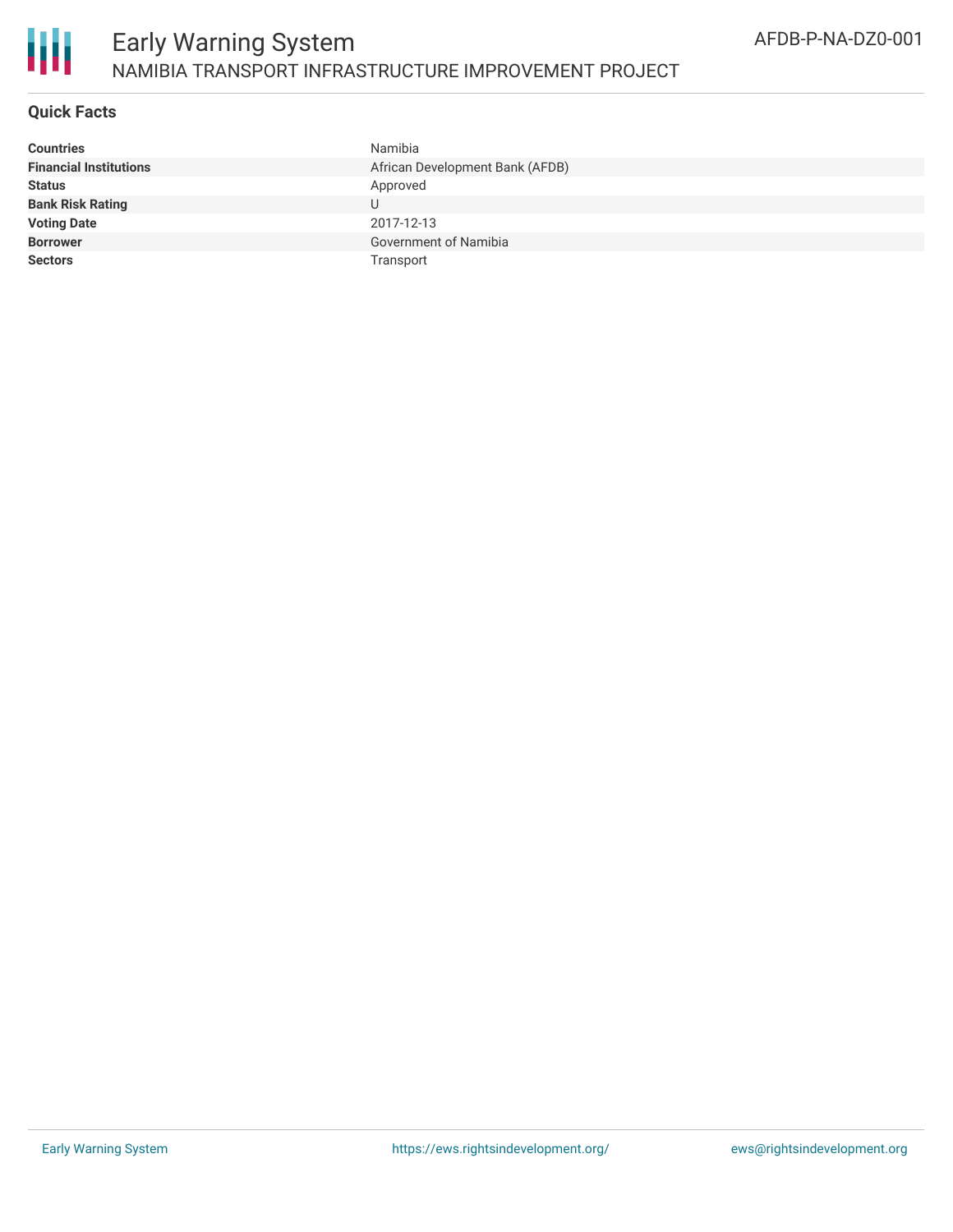



## **Project Description**

The overall objective of the intervention shall be to contribute to reduction of poverty and inequality, and boost economic growth through addressing bottlenecks in the transport infrastructure. The specific objective is to promote linkages of the ports (Walvis Bay sea port, in particular) to the hinterland and to the neighbouring countries; to support the Namibia's Vision 2030 of becoming a regional logistics hub.

The project is proposed as the Namibia Transport Infrastructure Improvement Project (Phase I) that shall include two main interventions

- A. Upgrade of the Walvis Bay Tsumeb Railway Line and;
- B. Upgrade of the Windhoek to Hosea Kutako International Airport Road Phase 2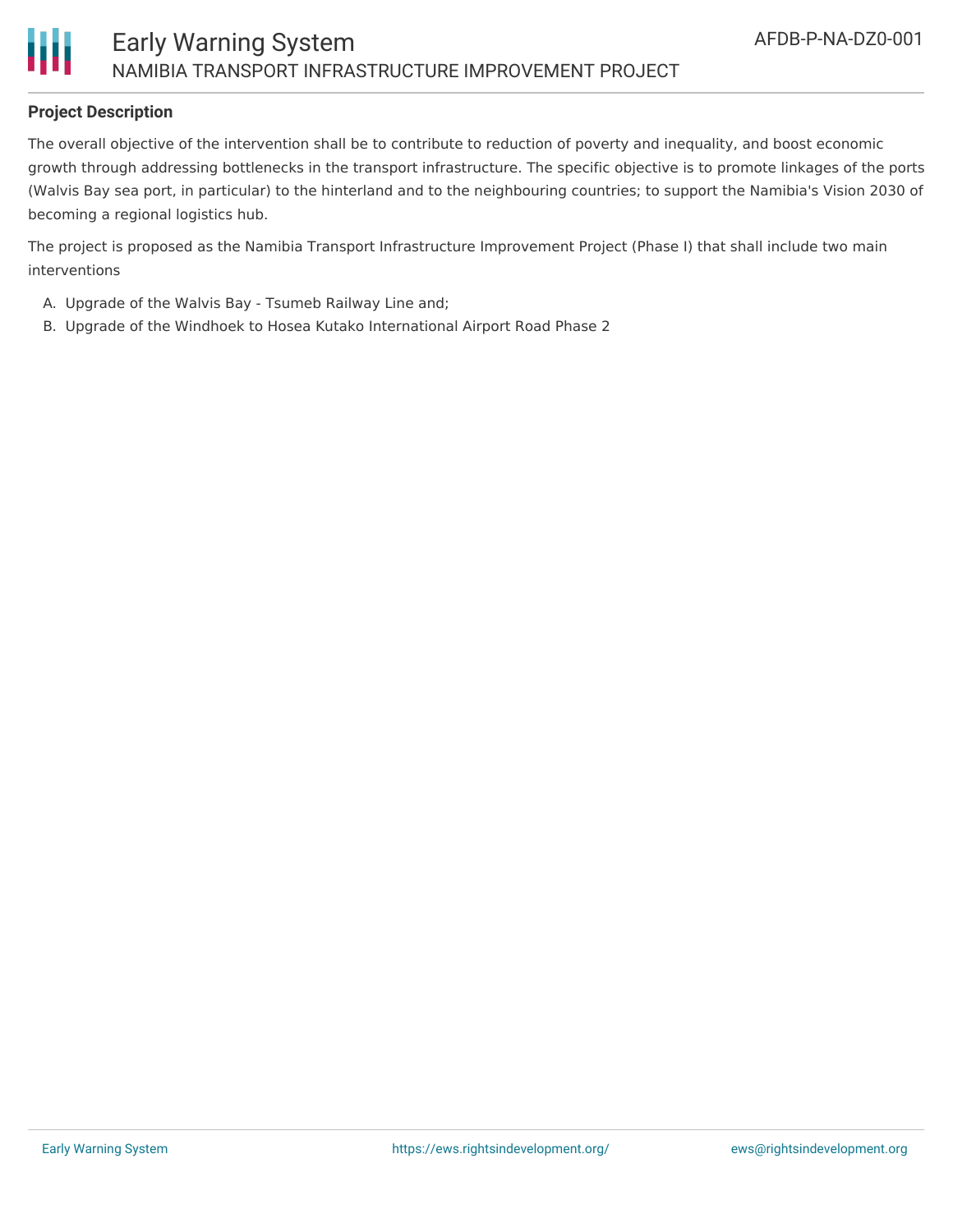

#### **Investment Description**

African Development Bank (AFDB)

**Total cost**: 288315360 **Currency**: UAC

**Source(s) of financing AfDB**: 103866427.8 **Government**: 184466775.7